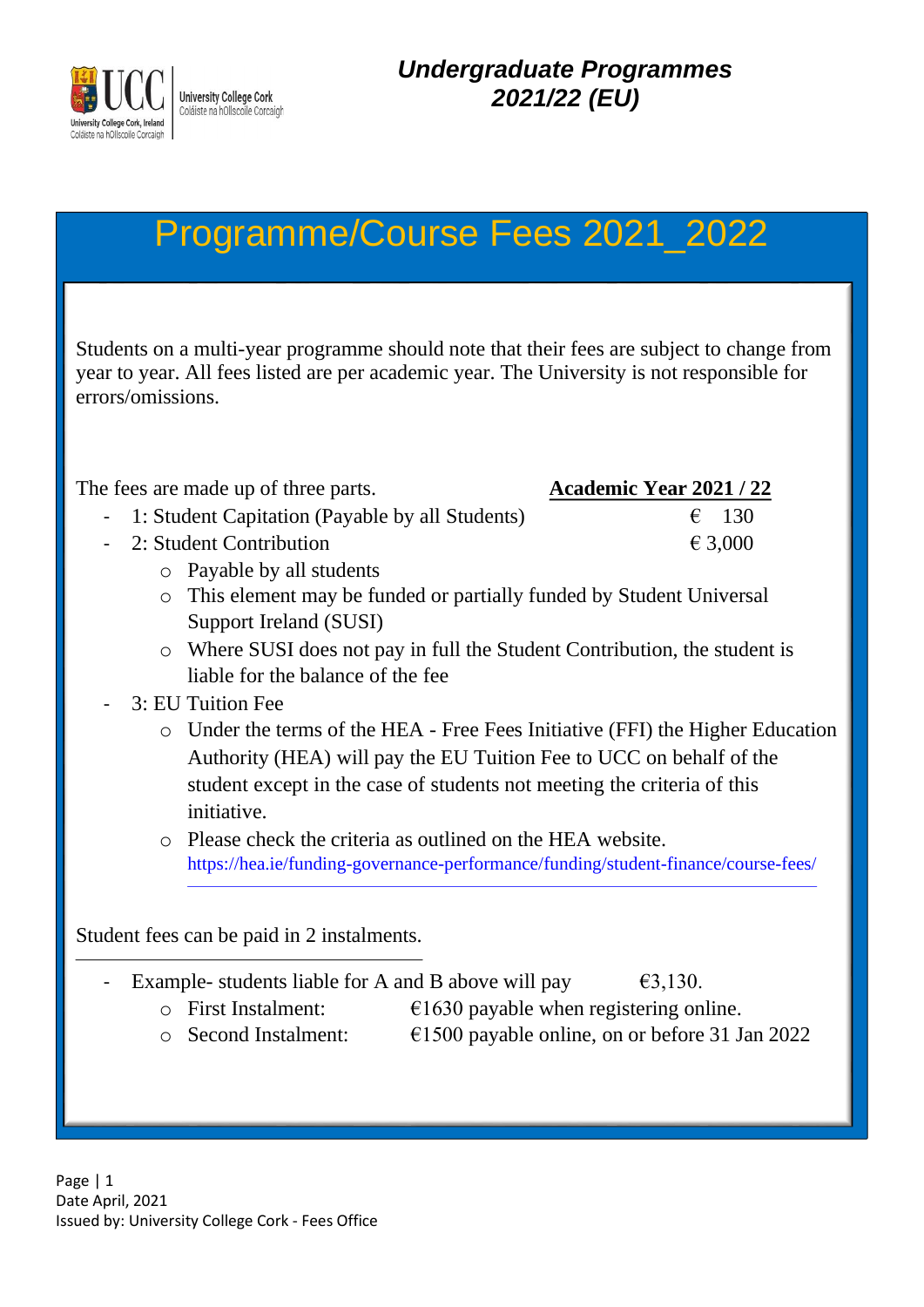

| <b>Course Description</b>                                         |                    | <b>Fee 1:</b><br><b>Capitation</b><br>Fee | <b>Fee 2:</b><br><b>Student</b><br><b>Contribution</b><br>Fee | <b>Fee 3:</b><br><b>EU Tuition</b><br>Fee | <b>Total</b><br><b>Fees</b> |
|-------------------------------------------------------------------|--------------------|-------------------------------------------|---------------------------------------------------------------|-------------------------------------------|-----------------------------|
| <b>College of Arts, Celtic Studies and Social Sciences (Arts)</b> |                    |                                           |                                                               |                                           |                             |
| <b>BA - Arts</b>                                                  | CK101              | €130                                      | €3,000                                                        | €2,685                                    | €5,815                      |
| <b>BA</b> - Anthropology                                          | <b>CK123</b>       | €130                                      | €3,000                                                        | €4,340                                    | €7,470                      |
| <b>BA</b> - Applied Psychology                                    | <b>CK120</b>       | €130                                      | €3,000                                                        | €2,685                                    | €5,815                      |
| <b>BA</b> - Criminology                                           | <b>CK113</b>       | €130                                      | €3,000                                                        | €4,340                                    | €7,470                      |
| BA - Digital Humanities and Information<br>Technology             | <b>CK118</b>       | €130                                      | €3,000                                                        | €4,340                                    | €7,470                      |
| BA - English                                                      | <b>CK109</b>       | €130                                      | €3,000                                                        | €2,685                                    | €5,815                      |
| <b>BA - Early Childhood Studies</b>                               | <b>CK111</b>       | €130                                      | €3,000                                                        | €3,195                                    | €6,325                      |
| <b>BA - Film and Screen Media</b>                                 | <b>CK105</b>       | €130                                      | €3,000                                                        | €4,340                                    | €7,470                      |
| BA - Geography and Archaeology                                    | <b>CK107</b>       | €130                                      | €3,000                                                        | €4,340                                    | €7,470                      |
| <b>BA</b> - International                                         | <b>CK108</b>       | €130                                      | €3,000                                                        | €2,685                                    | €5,815                      |
| <b>BA - Music</b>                                                 | CK104              | €130                                      | €3,000                                                        | €3,225                                    | €6,355                      |
| <b>BA</b> - Psychology and Computing                              | <b>CK121</b>       | €130                                      | €3,000                                                        | €4,320                                    | €7,450                      |
| BA - Theatre & Performative Practices                             | <b>CK112</b>       | €130                                      | €3,000                                                        | €4,340                                    | €7,470                      |
| <b>BA</b> - World Languages                                       | <b>CK110</b>       | €130                                      | €3,000                                                        | €4,340                                    | €7,470                      |
| <b>BEd - Gaeilge</b>                                              | <b>CK124</b>       | €130                                      | €3,000                                                        | €5,500                                    | €8,630                      |
| <b>BEd - Sport Studies</b>                                        | <b>CK125</b>       | €130                                      | €3,000                                                        | €5,500                                    | €8,630                      |
| <b>BSc - Government &amp; Political Science</b>                   | <b>CK122</b>       | €130                                      | €3,000                                                        | €3,300                                    | €6,430                      |
| <b>BSocSc - Social Science</b>                                    | <b>CK102</b>       | €130                                      | €3,000                                                        | €2,685                                    | €5,815                      |
| BSocSc - Youth & Community Work                                   | <b>CK114</b>       | €130                                      | €3,000                                                        | €3,195                                    | €6,325                      |
| <b>BSW - Bachelor of Social Work</b>                              | <b>CK115</b>       | €130                                      | €3,000                                                        | €3,195                                    | €6,325                      |
|                                                                   |                    |                                           |                                                               |                                           |                             |
| <b>College of Business and Law (B&amp;L)</b>                      |                    |                                           |                                                               |                                           |                             |
| <b>DC---</b><br>$\sim$ $\sim$                                     | C <sub>1</sub> 204 | 0.222                                     |                                                               | $0.000$ $0.000$                           | $FA$ $120$                  |

| College of Business and Law (B&L)             |              |      |        |        |        |
|-----------------------------------------------|--------------|------|--------|--------|--------|
| <b>BComm - Commerce</b>                       | <b>CK201</b> | €130 | €3,000 | €3,300 | €6,430 |
| BComm - Commerce (Intl) with French           | <b>CK205</b> | €130 | €3,000 | €3,300 | €6,430 |
| BComm - Commerce (Intl) with German           | <b>CK206</b> | €130 | €3,000 | €3,300 | €6,430 |
| BComm - Commerce (Intl) with Italian          | <b>CK207</b> | €130 | €3,000 | €3,300 | €6,430 |
| BComm - Commerce (Intl) with Hispanic Studies | <b>CK208</b> | €130 | €3,000 | €3,300 | €6,430 |
| BComm - Commerce (Intl) with Irish            | <b>CK209</b> | €130 | €3,000 | €3,300 | €6,430 |
| BComm - Commerce (Intl) with Chinese Studies  | <b>CK211</b> | €130 | €3,000 | €3,300 | €6,430 |
| BA - Economics (through Transformational      | <b>CK212</b> | €130 | €3,000 | €3,300 | €6,430 |
| Learning)                                     |              |      |        |        |        |
| <b>BSc</b> - International Development        | <b>CK214</b> | €130 | €3,000 | €4,320 | €7,450 |
| <b>BSc</b> - Accounting                       | <b>CK202</b> | €130 | €3,000 | €4,320 | €7,450 |
| <b>BSc</b> - Business Information Systems     | <b>CK203</b> | €130 | €3,000 | €4,320 | €7,450 |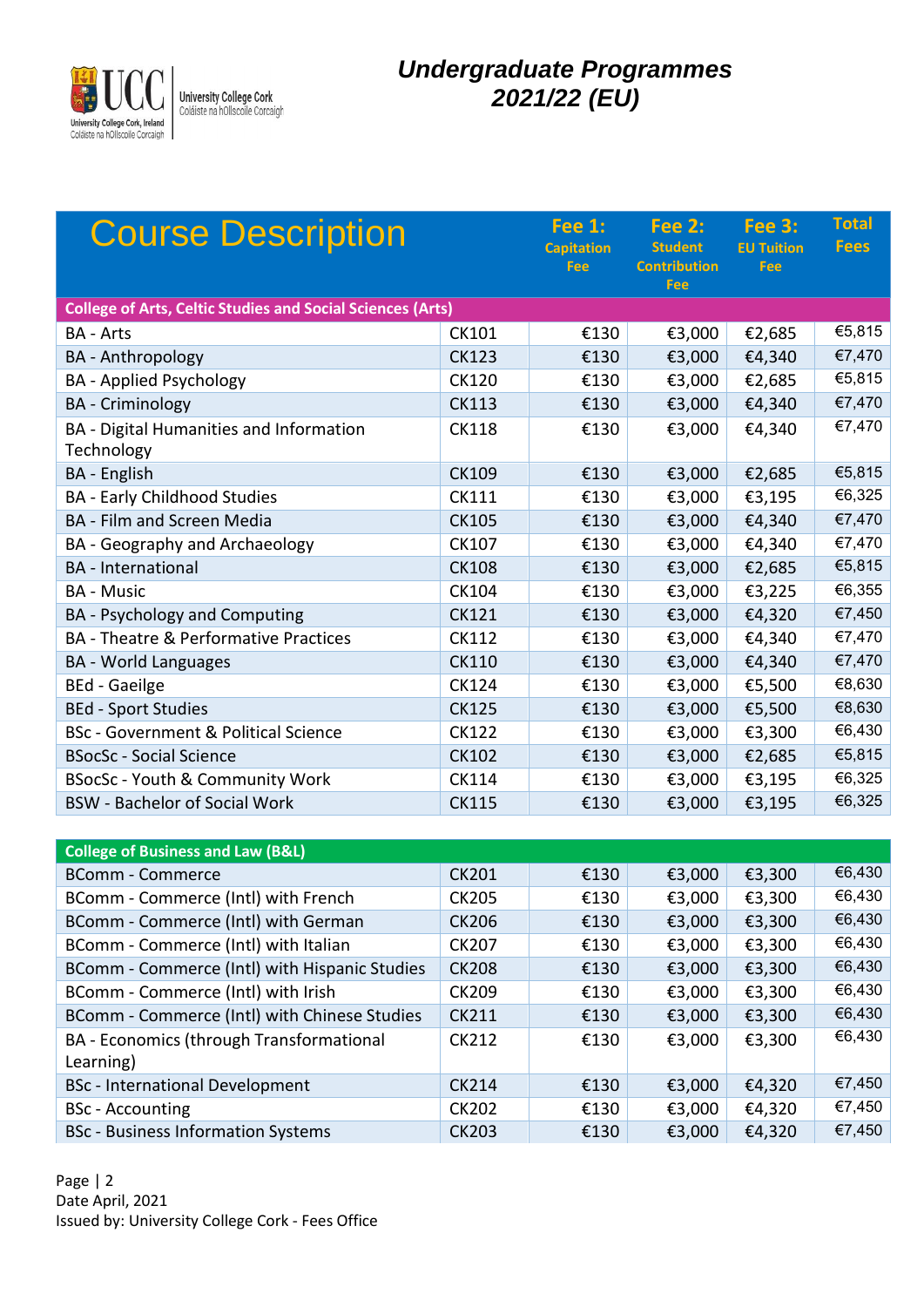

| <b>Course Description</b>                    |              | Fee $1:$<br><b>Capitation</b><br><b>Fee</b> | Fee $2:$<br><b>Student</b><br><b>Contribution</b><br>Fee: | <b>Fee 3:</b><br><b>EU Tuition</b><br><b>Fee</b> | <b>Total</b><br><b>Fees</b> |
|----------------------------------------------|--------------|---------------------------------------------|-----------------------------------------------------------|--------------------------------------------------|-----------------------------|
| <b>College of Business and Law (B&amp;L)</b> |              |                                             |                                                           |                                                  |                             |
| <b>BSc</b> - Finance                         | <b>CK204</b> | €130                                        | €3,000                                                    | €4,320                                           | €7,450                      |
| BSc - Food Marketing and Entrepreneurship    | <b>CK213</b> | €130                                        | €3,000                                                    | €4,320                                           | €7,450                      |
| BCL - Law (Pathways)                         | <b>CK301</b> | €130                                        | €3,000                                                    | €3,300                                           | €6,430                      |
| <b>BCL - Law and French</b>                  | <b>CK302</b> | €130                                        | €3,000                                                    | €3,300                                           | €6,430                      |
| <b>BCL</b> - Law and Irish                   | <b>CK304</b> | €130                                        | €3,000                                                    | €3,300                                           | €6,430                      |
| BCL - Law (International)                    | <b>CK306</b> | €130                                        | €3,000                                                    | €3,300                                           | €6,430                      |
| <b>BCL - Law and Business</b>                | <b>CK307</b> | €130                                        | €3,000                                                    | €3,300                                           | €6,430                      |

| <b>College of Science, Engineering &amp; Food Science (SEFS)</b>                                             |              |      |        |        |        |
|--------------------------------------------------------------------------------------------------------------|--------------|------|--------|--------|--------|
| <b>BSc-Architecture</b>                                                                                      | <b>CK606</b> | €130 | €3,000 | €4,320 | €7,450 |
| <b>BSc</b> - Data Science & Analytics                                                                        | CK411        | €130 | €3,000 | €4,320 | €7,450 |
| <b>BE</b> - Engineering                                                                                      | <b>CK600</b> | €130 | €3,000 | €4,320 | €7,450 |
| BE - Process & Chemical Engineering *                                                                        | <b>CK601</b> | €130 | €3,000 | €4,320 | €7,450 |
| BE - Civil, Structural & Environmental<br>Engineering *                                                      | <b>CK602</b> | €130 | €3,000 | €4,320 | €7,450 |
| BE - Energy Engineering *                                                                                    | <b>CK603</b> | €130 | €3,000 | €4,320 | €7,450 |
| BE - Electrical & Electronic Engineering *                                                                   | <b>CK605</b> | €130 | €3,000 | €4,320 | €7,450 |
| <b>BSc - Computer Science</b>                                                                                | CK401        | €130 | €3,000 | €4,320 | €7,450 |
| <b>BSc</b> - Biological and Chemical Sciences                                                                | <b>CK402</b> | €130 | €3,000 | €4,320 | €7,450 |
| <b>BSC</b> - Biological, Earth and Environmental                                                             | <b>CK404</b> | €130 | €3,000 | €4,320 | €7,450 |
| Sciences                                                                                                     |              |      |        |        |        |
| <b>BSc</b> - Genetics                                                                                        | <b>CK405</b> | €130 | €3,000 | €4,320 | €7,450 |
| <b>BSc</b> - Chemical Sciences                                                                               | <b>CK406</b> | €130 | €3,000 | €4,320 | €7,450 |
| <b>BSc</b> - Mathematical Sciences                                                                           | <b>CK407</b> | €130 | €3,000 | €4,320 | €7,450 |
| <b>BSc</b> - Physics and Astrophysics                                                                        | <b>CK408</b> | €130 | €3,000 | €4,320 | €7,450 |
| <b>BSc</b> - Industrial Physics                                                                              | <b>CK409</b> | €130 | €3,000 | €4,320 | €7,450 |
| <b>BAgrSc - Agricultural Science</b>                                                                         | CK412        | €130 | €3,000 | €4,320 | €7,450 |
| <b>BSc</b> - Nutritional Sciences                                                                            | <b>CK504</b> | €130 | €3,000 | €4,320 | €7,450 |
| <b>BSc</b> - Food Science                                                                                    | <b>CK505</b> | €130 | €3,000 | €4,320 | €7,450 |
| *Students may opt to complete a 5th year, level 9 ME degree. The total Fee in Year 5 is €5,500. As this is a |              |      |        |        |        |

postgraduate fee it is not covered by the HEA Free Fees Initiative (FFI)